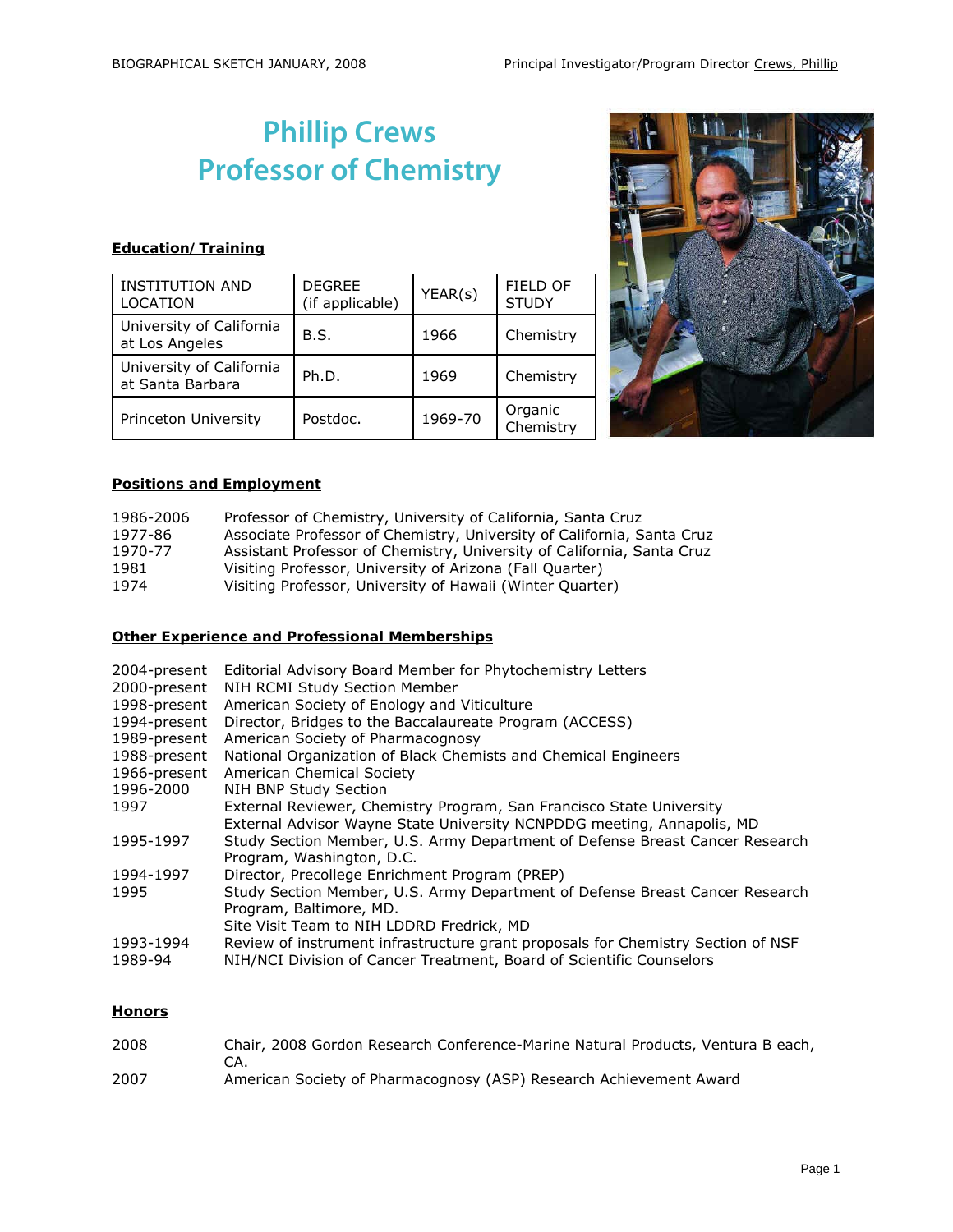- 2006 Vice Chair, 2006 Gordon Research Conference-Marine Natural Products, Ventura Beach, CA.
- 2005 Best Paper, 2005 Journal of Natural Products, Arthur E. Schwarting Award
- 2003 Speaker, 2003 Annual American Pharmacognosy Meeting, Chapel Hill, NC
- 2001 Volding Memorial Lecture at MALTO, U. Mississippi, May
- 2000 J. Clarence Karcher Lecturer, University of Oklahoma, October
- 2000 AA Student Life Image Award, Spring Quarter
- 1999 Boehringer Ingelheim Distinguished Lecturer, Colorado State University, April
- 1993 King/Chavez/Park Visiting Lecturer, U. Michigan, Fall Quarter

#### **Books**

1. P. Crews, J. Rodriguez, M. Jaspars. Organic Structure Analysis, Oxford University Press: New York 1998

#### **Research Support Selected Peer-reviewed Publications (of 176)**

- 177. Deschamps, J. D.; Gautschi, J. T.; Whitman, S.; Johnson, T. A.; Gassner, N. C.; Crews, P.; Holman, T. R.; Discovery of platelet-type 12-human lipoxygenase selective inhibitors by highthroughput screening of structurally diverse libraries. *Bio. Med. Chem.* **2007,** *15,* 6900-6908.
- 176. Boot, C. M.; Gassner, N. C.; Compton, J. E.; Tenney, K.; Tamble, C. M.; Lokey, R. S.;Holman, T. R.; Crews, P.; Pinpointing Pseurotins from a Marine Derived *Aspergillus* as Tools for Chemical Genetics Using a Synthetic Lethality Yeast Screen. *J. Nat. Prod*. **2007**, In Press.
- 175. Robinson, S. J.; Tenney, K.; Yee, D. F.; Martinez, L.; Media, Joseph E.; Valeriote, F. A.; van Soest, Rob W. M.; Crews, P. Probing the Bioactive Constituents from Chemotypes of the Sponge *Psammocinia* aff. *Bulbosa. J. Nat. Prod.* **2007***, 70*, 1002-1009.
- 174. Hu, X.; Dang, Y.; Tenney, K.; Crews, P.; Cole, P.; Liu, J. O. Regulation of c-Scr Non-receptor Tyrosine Kinase Activity by Bengamide A Through Inhibition of Methionine Aminopeptidases. *Chem. Biol.* **2007,***14*, 764-774.
- 173. Li, H.; Amagata, T ; Tenney, K.; Crews, P. Additional Scalarane Sesterterpenes from the Sponge Phyllospongia papyracea. *J. Nat. Prod.* **2007**, *70*, 802-807.
- 172. Boot, C. M.; Amagata, T.; Tenney, K.; Compton, J. E.; Pietraszkiewicz, H.; Valeriote, F. A.; Crews, P. Four Classes of Structurally Unusual Peptides from two Marine-Derived Fungi: Structures and Bioactivities. *Tet.* **2007**, *63*, 9903-9914.
- 171. Johnson, T.; Tenney, K.; Cichewicz, R.; Morinaka, B.; White, K.; Amagata, T.; Subramanian, B.; Media, J.; Mooberry, S.; Valeriote, F. A.; Crews, P. Sponge-Derived Fijianolide Polyketide Class: Further Evaluation of Their Structural and Cytotoxicty Properties. *J. Med. Chem.* **2007***, 50, 3795- 3803.*
- 170. Rubio, B. K.; van Soest, Rob W. M.; Crews, P. Extending the Record of Meroditerpenes from *Cacospongia* Marine Sponges. *J. Nat. Prod*. **2007**, *70*, 628-631.
- 169. Pina, I.; White, K.; Cabrera, G.; Rivero, E.; Crews, P. Bromopyrrole Carboxamide Biosynthetic Products from the Caribbean Sponge *Agelas dispar. J. Nat. Prod*. **2007**, *70*, 613-617.
- 168. Ralifo, P.; Sanchez, L.; Gassner, N.; Tenney, K.; Lokey, S.; Holman, T.; Valeriote, F. A.; Crews, P. Pyrroloacridine Alkaloids from *Plakortis quasiamphiaster*- Structures and Bioactivity. *J. Nat. Prod*. **2007**, *70*, 95-99**.**
- 167. Gassner, N.; Tamble, C.; Bock, J.; Cotton, N.; White, K.; Tenney, K.; Onge, R.; Proctor, M.; Giaever, G.; Davis, R.; Crews, P.; Holman, T.; Lokey, S. Accelerating the Discovery of Biologically Active Small Molecules Using a High-Throughput Yeast Halo Assay. *J. Nat. Prod.* **2007**, *70,* 383- 390.
- 166. Wegerski, C.; Hammond, J.; Tenney, K.; Matainaho, T.; Crews, P. A Serendipitous Discovery of Isomotuporin-Containing Sponge Populations of *Theonella swinhoei. J.Nat. Prod.* **2007**, *70*, 89- 94**.**
- 165. Ralifo, P.; Tenney, K.; Valeriote F. A.; Crews, P. A Distinctive Structural Twist in the Aminoimidazole Alkaloids from a Calcareous Marine Sponge-Isolation and Characterization of Leucosolenamines A and B. *J. Nat. Prod.* **2007**, *70,* 33-38.
- 164. Gautschi J. T.; Tenney, K.; Compton, J.; Crews, P. Chemical Investigations of a Deep Water Marine Derived Fungus: Simple Amino Acid Derivatives from an *Arthrinium* sp*. Nat. Prod. Comm.*  **2007**, *2*, 541-546.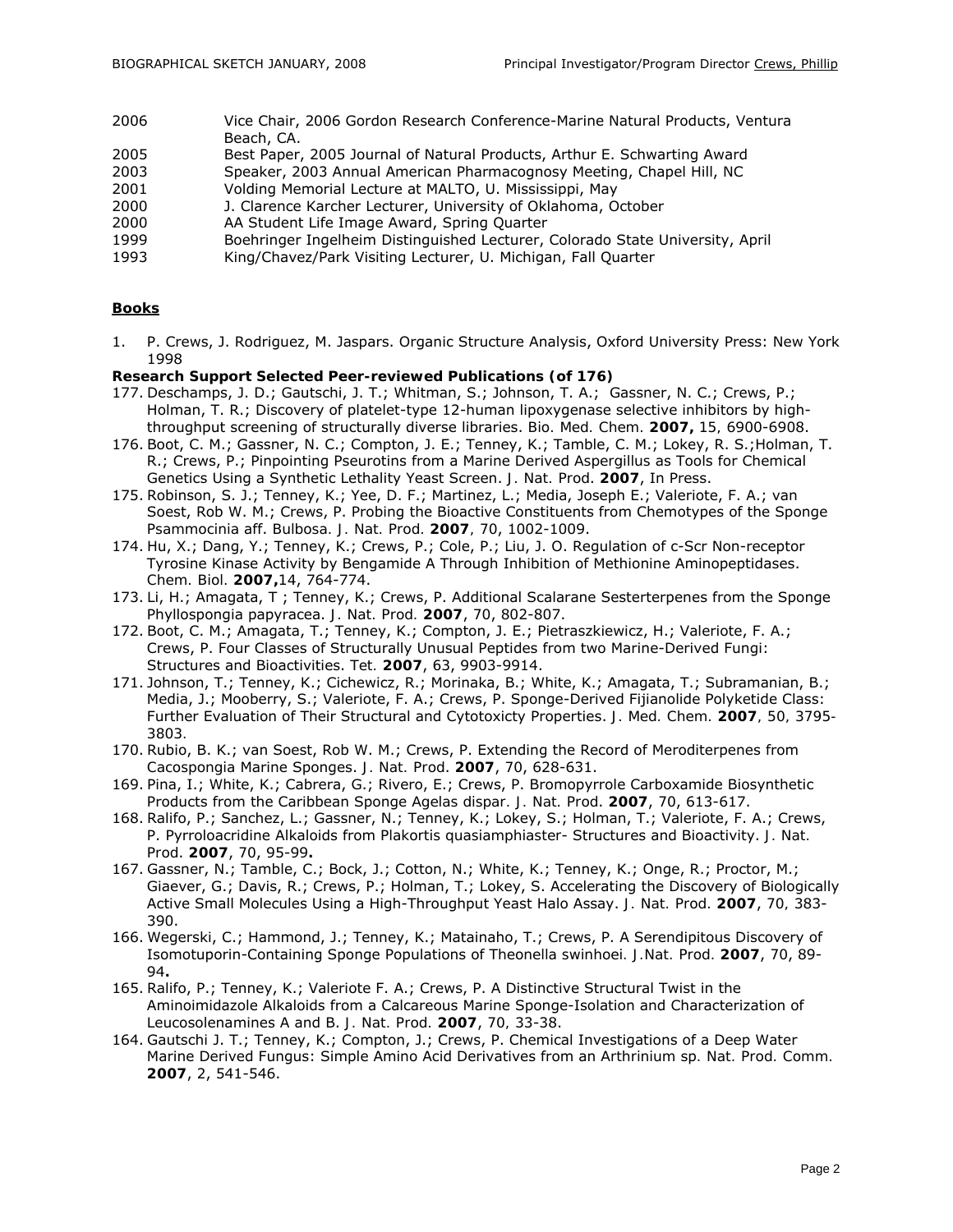- 163. Amagata, T.; Morinaka, B.; Amagata, A.; Tenney, K.; Valeriote, F. A.; Lobkovsky, E.; Clardy, J.; Crews, P. A Chemical Study of Cyclic Depsipeptides Produced by a Sponge-Derived Fungus. *J. Nat. Prod*. **2006,** *69*, 1560-1565.
- 162. Wegerski, C.; Sonnenschein, R. N.; Valeriote F. A.; Matainaho F. A.; Crews, P. Stereochemical Challenges In Characterizing Nitrogenous Spiro-Axane Sesquiterpenes from the Indo-Pacific sponges *Amorphinopsis* and *Axinyssa. Tetrahedron,* **2006**, *62*, 10393-10399.
- 161. Sonnenschein, R. N.; Johnson, T. A.; Tenney, K.; Valeriote F. A.; Crews, P. A Reassignment of (-) and the Isolation of the Related Diol. *J. Nat. Prod.* **2006**, *69*, 145-147.
- 160. Boot, C. M.; Tenney, K.; Valeriote, F. A.; Crews, P. Highly N-Methylated Linear Peptides Produced by an Atypical Sponge-Derived *Acremonium* sp. *J. Nat. Prod.* **2006**, *69,* 83-92.
- 159. Subramanian, B.; Nakeff, A.; Tenney, K.; Crews, P.; Gunatilaka, L.; Valeriote, F. A. A New Paradigm for the Development of Anticancer Agents from Natural Products. *J. Exp. Therap. Onc.* **2006**, *5,* 195-204.
- 158. Christian, O. E.; Compton, J.; Christian; K. R.; Mooberry, S. L.; Valeriote, F. A.; Crews, P. Using Jasplankinolide to Turn on Pathways that Enable the Isolation of New Chaetoglobosins from *Phomospis asparagi*. *J. Nat. Prod.* **2005**, *68*, 1592-1597.
- 157. Segraves, N. L.; Crews, P. Investigation of Brominated Tryptophan Alkaloids from Two Thorectidae Sponges: *Thorectandra* and *Smenospongia*. *J. Nat. Prod*. **2005**, *68*, 1484-1488.
- 156. Cichewicz, R. H.; Clifford, L. J.; Lassen, P. R.; Cao, X.; Freedman, T. B.; Nafie, L. A.; Deschamps, J. D.; Kenyon, V. A.; Flanary, J. R.; Holman, T. R.; Crews, P. Stereochemical Determination and Bioactivity Assessment of (*S*)-(+)-curcuphenol Dimers Isolated from the Marine Sponge Didiscus aceratus and Synthesized through Laccase Biocatalysis. *Bioorg. Med. Chem*. **2005**, *13*, 5600- 5612.
- 155. Flatt, P. M.; Gautschi, J. T.; Thacker, R. W.; Musafija-Girt, M.; Crews, P.; Gerwick, W. H. Identification of the Cellular Site of Polychlorinated Peptide Biosynthesis in the Marine Sponge *Dysidea (Lamellodysidea) herbacea* and Symbiotic cyanobacterium *Oscillatoria spongeliae* by CARD FISH Analysis. *Mar. Bio*. **2005**, *147*, 761-774.
- 154. Crews, P.; Gerwick, W. H.; Schmitz, F. J.; France, D.; Blair, K. W.; Wright, A. M.; Hallock, Y. Molecular Approaches to Discover Marine Natural Product Anticancer Leads – An Update from a Drug Discovery Group Collaboration. *Pharm. Biol.* **2004**, *41*, 39-52.
- 153. Segraves, N. L.; Crews, P. A Madagascar Sponge *Batzella* sp. as a Source of Alkylated Iminosugars. *J. Nat. Prod.* **2005**, *68*, 118-121.
- 152. Ralifo, P.; Crews, P. A New Structural Theme in the Imidazole Containing Alkaloids from a Calcareous *Leucetta* Sponge. *J. Org. Chem*. **2004**, *69*, 9025-9029.
- 151. Cichewicz, R. H.; Kenyon, V. A.; Whitman, S.; Morales, N. M.; Arguello, J. F.; Holman, T. R.; Crews, P. Redox Inactivation of Human 15-Lipoxygenase by Marine- Derived Meroditerpenes and Synthetic Chromanes: Archetypes for a Unique Class of Selective and Recyclable Inhibitors. *J. Am. Chem. Soc*. **2004**, *126*, 14910-14920.
- 150. Wegerski, C. J.; France, D.; Cornell-Kennon, S.; Crews, P. Using a Kinase Screen to Investigate the Constituents of Sponge *Stelleta clavosa* Obtained from Diverse Habitats. *Bioorg. Med. Chem*. **2004**, *12*, 631-5637.
- 149. Segraves, E. N.; Shah, R. R.; Segraves, N. L.; Johnson, T. A.; Whitman, S.; Sui, J. K.; Kenyon, V. A.; Cichewicz, R. H.; Crews, P.; Holman, T. R. Probing the Activity Differences of Simple and Complex Brominated Aryl Compounds against 15-Soybean, 15-Human and 12-Human Lipoxygenases. J. Med. Chem. **2004**, *47*, 4060-4065.
- 148. Gautschi, J. T.; Whitman, S.; Holman, T. R.; Crews, P. An Analysis of Phakellin and Oroidin Structures Stimulated by Further Study of an Agelas Sponge. J. Nat. Prod. **2004**, *67*, 1256-1261.
- 147. Vilozny, B.; Amagata, T.; Mooberry, S. L.; Crews, P. A New Dimension to the Biosynthetic Products Isolated from the Sponge Negombata magnifica. J. Nat. Prod. **2004,** *67*, 1055-1057.
- 146. Wichewicz, R. H.; Valeriote, F. A.; Crews, P. Psymberin, A Potent Sponge- Derived Cytotoxin from Psammocinia Distantly Related to the Pederin Family. Org. Lett. **2004**, *6*, 1951-1954.
- 145. Segraves, N. L.; Robinson, S. J.; Garcia, D.; Said, S. A.; Fu, X.; Schmitz, F. J.; Petraszkiewicz, H.; Valeriote, F. A.; Crews, P. Comparison of Fascaplysin and Related Alkaloids: A Study of Structures, Cytotoxicities, and Sources. J. Nat. Prod. **2004**, *67*, 783-792.
- 144. Gautschi, J. T.; Amagata, T.; Amagata, A.; Valeriote, F. A.; Mooberry, S. L.; Crews, P. Expanding the Strategies in Natural Product Studies of Marine-Derived Fungi: A Chemical Investigation of Penicillium Obtained from Deep Water Sediment. J. Nat. Prod. **2004**, *67*, 362-367.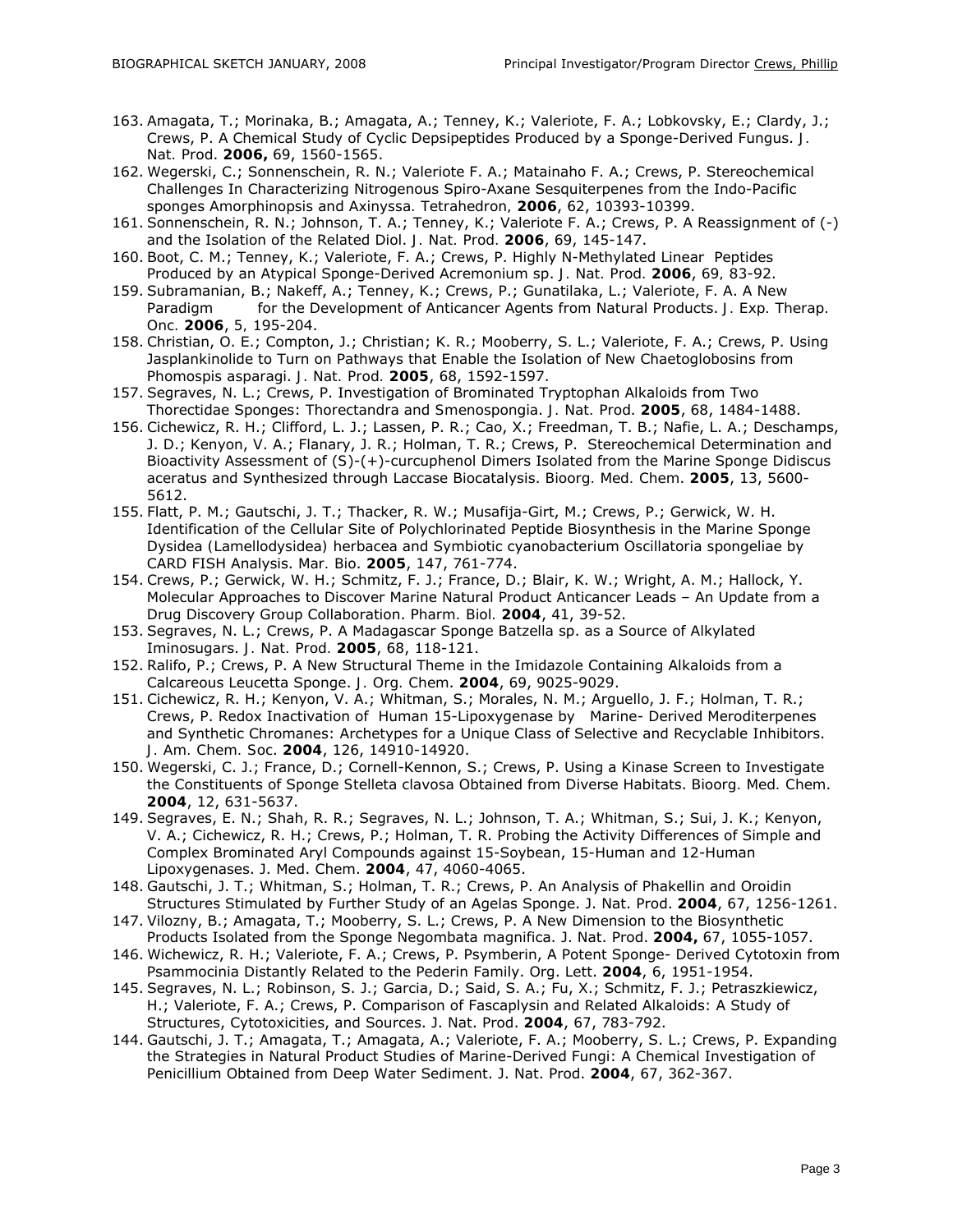- 143. Sonnenshein, R. N., Fariaw, J.J., Tenney, K., Mooberry, S.L., Lobkovsky, E., Clardy, J., Cres, P.A Further Study of the cytotoxic constituents of a Milnamide Producing Sponge. Org. lett. **2004**, *6*, 779-782.
- 142. Lepourcelet, M.; Chen, Y.-N. P.; France, D. S.; Wang, H.; Crews, P.; Petersen, F.; Bruseo, C.; Wood, A. W.; Shivdasani, R. A. Small-Molecule Antagonists of the Oncogenic Tcf/ - Catenin Protein Complex. Cancer Cell **2004**, *5*, 91-102.
- 141. Amagata, T.; Amagata, A.; Tenney, K.; Valeriote, F. A.; Lobkovsky, E.; Clardy, J.; Crews, P. Unusual C25 Steroids Produced by a Sponge-Derived Penicillium citrinum. Org. Lett. **2003**, *5*, 4393-4396.
- 140. Amagata, T.; Rath, C.; Rigot, J. F.; Tarlov, N.; Tenney, K.; Valeriote, F. A.; Crews, P. Structures and Cytotoxic Properties of Trichoverroids and their Macrolide Analogues Produced by Saltwater Culture of Myrothecium verrucaria. J. Med. Chem. **2003**, *46*, 4342-4350.
- 139. Edrada, R. A.; Stessman, C. C.; Crews, P. Uniquely Modified Imidazole Alkaloids from a **Calcareous**

## **Ongoing Research Support**

### ACTIVE

2 U19 CA052955 (Phil Crews) 09/30/97-04/30/2010 10%AY 9%S NIH/NCI \$1,113,732/yr Targeted Discovery of Marine-derived Anticancer Leads The emphasis is on the use of assays, which detect biochemical differences between tumor cells and their normal counterparts. The mechanism-based screens emphasize those, which inhibit specific biochemical targets including oncogene products, signal transducers, enzymes, which impact tumor invasion and metastasis, or mediator of multi-drug resistance 2 R25 GM51765 (Crews) 09/30/2006 – 09/29/2009 0%AY 5%S NIH \$358,633/yr Baccalaureate Bridges to the Biomedical Sciences (ACCESS)

The major goal of this project is to target students from underrepresented ethnic groups in biomedically relevant fields of science.

Overlap: None.

R01 CA047135-19 (Crews) 04/89/ – 01/31/2012 10%AY 10%S NIH/NCI \$461,782/yr

Molecular Approaches to Discover novel cytotoxic Marine Natural Products from marine sponges and fungi.

The major goal of this research is to obtain new marine natural products with bioactivity against solid tumors, especially colon, breast, prostate, and lung cancers. Overlap: None.

R019918-01 NCRR High End Instrumentation 07/01/2004-07/31/2008 0%AY 1%S NIH \$271,601 Total Award Acquisition of a Varian 600 MHz High-Resolution NMR Role: PI Overlap: None

CHE-0342912 (Crews) 02/01/2004 – 11/30/2008 0%AY 1%S NSF \$449,600 Total Award Acquisition of a 600 MHz NMR Spectrometer This is an equipment grant to obtain a 600 MHz NMR Spectrometer to further current and future research for the Department of Chemistry and Biochemistry at University of California, Santa Cruz. Role: PI

Overlap: None.